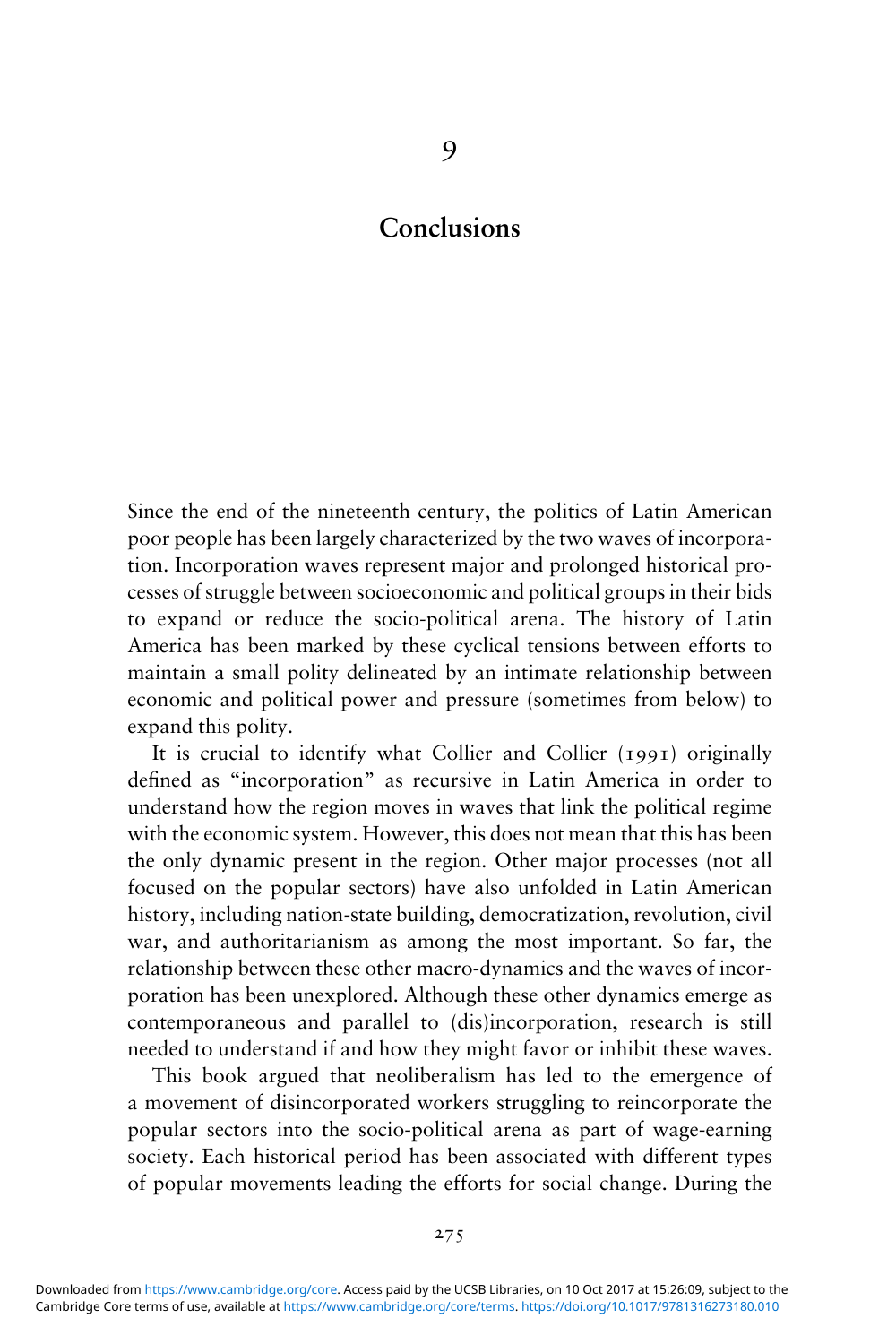liberal period that preceded the first incorporation, the labor and/or peasant movements were the main organizers of the popular sectors in their claim for well-being through reform or revolution. For the second incorporation, a different type of movement emerged during the neoliberal period as the central popular actor in the drive to reverse the exclusionary consequences of authoritarianism and neoliberalism and claim the reincorporation of the popular sectors as citizens and wage-earners. The emergence of what I defined as the "reincorporation movement" – a type of movement that has built upon, but also decentered, labor-based actors – is the result of the important transformations analyzed in this book.

In Argentina, while the first incorporation was a corporatist process with trade unions as the main contentious actors, the second was a territorialized process in which the piquetero movement was the primary actor. It followed a multi-level (local, provincial, national) series of interactions centered around two main elements: the evolution of public policies and territorially based disputes between the movement and other political actors. The second incorporation in Argentina can be defined as a type of party territorial incorporation because it was carried out with the goal of channeling the territorial mobilization inherited from the movement of resistance to disincorporation into an electoral strategy of kirchnerismo.

As I showed in the comparisons with Bolivia and Brazil, the second wave of incorporation is a Latin American process. As with the first wave, the second did not cover all countries, but it did cover a large enough number of them to consider it a regional process (with national variants) (for the analysis of the second wave in more countries, cf. Silva and Rossi forthcoming). Even though incorporation is associated with the left's or populist accession to power, during the first wave this was not always true, and we should inquire whether this was also the case with the second wave. Further research should be carried out to understand the relationship between the accession to power of a particular ideological group and the type of (re)incorporation.

What this book has made clear is that even though the elites are important actors, they are as much the cause as the consequence of far bigger processes that led them to power in the first place. Moreover, the relational dynamics sometimes pushed non-leftist elites to apply wide-ranging incorporation policies or limited the capacity of leftists to steer the process in the desired direction. In other words, the relational approach positions elites as actors that are less central,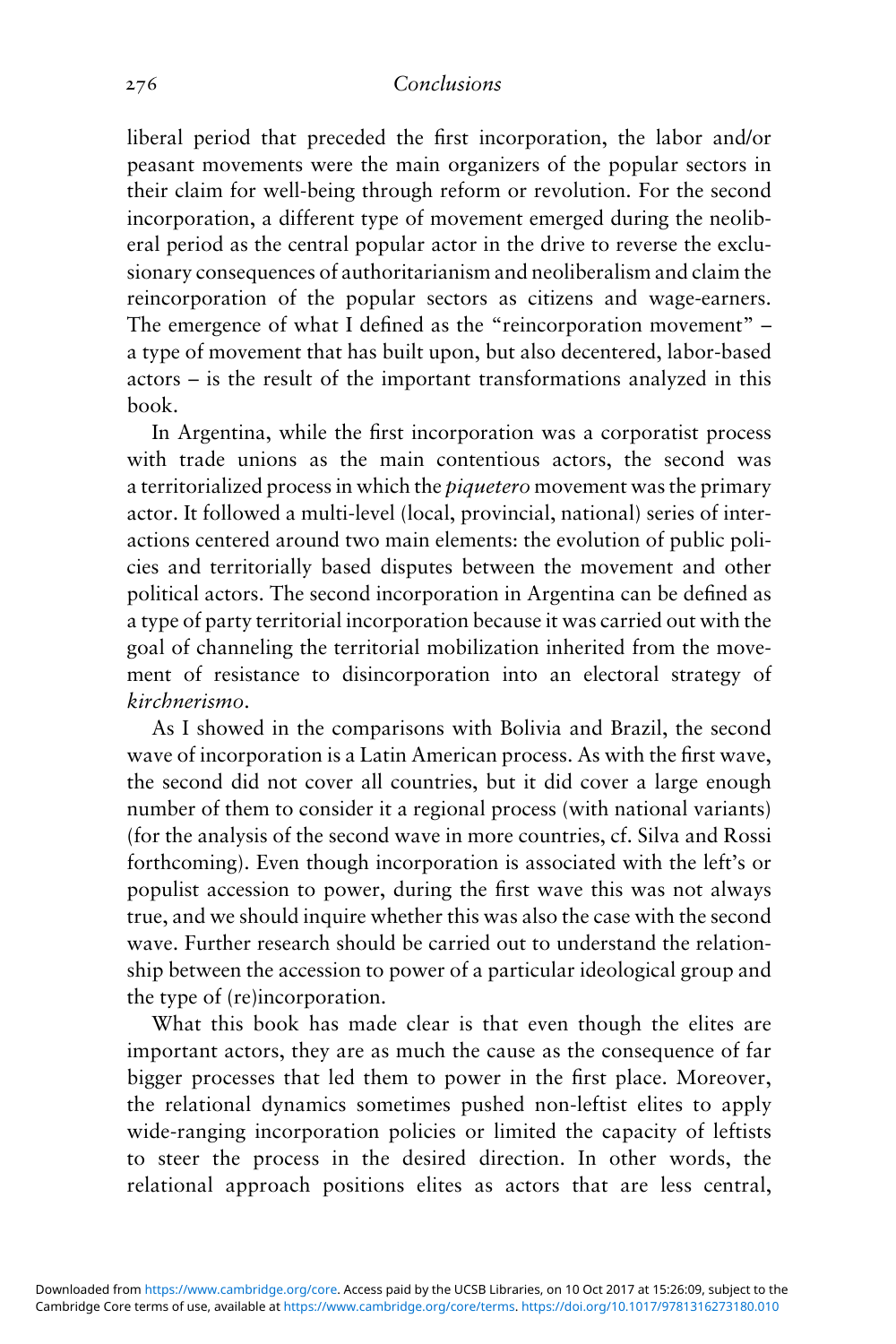depersonalizing many political decisions. By the same token, claims from below for expansion of the polity are frequently positioned as against capitalism and for revolutionary purposes. As could be seen in this book, actors' goals and strategies are not necessarily fulfilled even though huge changes may be achieved. Latin American history shows a pattern of claims asserted to resist or promote major transformations, resulting in massive or selective repression, the emergence of a "social question" that is translated into popular sectors reconnecting their lives to the state and capitalism, and a subsequent reversion to a partial or total contraction of the polity. In other words, there are no revolutions without both revolutionaries and counter-revolutionaries. But recognizing the importance of actors and of their stories, ideas, goals and strategies does not mean that history unfolds as contending humans expect it to.

History is as much the result of desired outcomes as it is the product of relational dynamics that are not totally under our control. However, the excessive structuralism that characterizes many studies overlooks the relational construction of macro-transformations. This book has followed Aminzade's (1992) concern for the need for bridging the relationship between the pace of long-term historical processes and the expectations of the actors involved in them. It is crucial that the narratives that are built take into consideration this subtle in-betweeness that is in fact at play when studying broad historical dynamics. This book applied this intermediate perspective, viewing actors' ideas and strategies as central but the dynamics as partially autonomous from them. As we were able to see, the second wave of incorporation in Argentina represented a partially satisfactory outcome of a series of semi-intended strategic actions. Reincorporation was neither the most rational option nor a result that was constrained by a specific reinforcing path. An openended relational dynamic emerged from actors who were aiming to achieve many other things. This book contradicts path-dependence as much as rational choice approaches, introducing the importance of a Tillyian relational approach that gives more weight to actors and their ideas.

The modified Tillyian perspective I implemented moves the focus away from the unsatisfactory debate about the primordial importance of agency or structure and onto the density of a theory-guided historical analysis. This book was concerned with the popular sectors' pressure from below for their reincorporation as citizens and wage-earners, and because of this, the *piquetero* movement was central in this narrative. However, this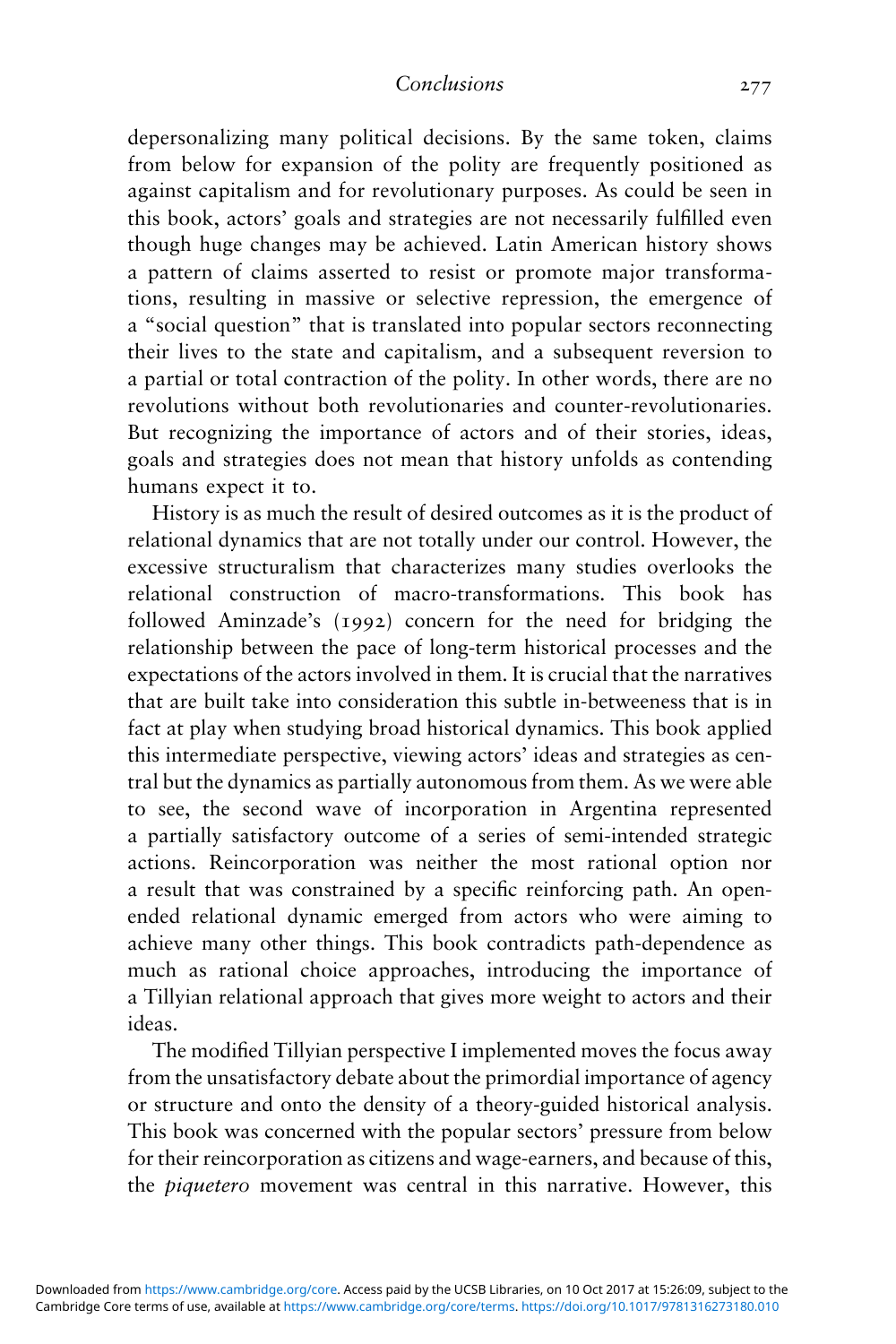approach can be applied to any other kind of process and collection of actors in a comparative and historical approach to social change.

To achieve this relational perspective, this book proposed a refinement to the way strategic action has been typically analyzed in order to better understand the role of strategies from below in macro-historical change. In doing so, the analysis builds on and contributes to some of the general debates on historical institutionalism and to social movement studies. In other words, my intention was to situate actors' collective strategies within a non-determinist historical framework while specifying the components of the context of interaction and their relative spatialtemporal stability. This conceptual framework was then applied to a process-tracing analysis of the piqueteros' struggle for reincorporation in Argentina.

Another important contribution of this book is the attention it has paid to the importance of grasping and analyzing instances where movements have intentionally chosen not to perform public and/or contentious actions. The concepts of repertoire of strategies and stock of legacies help to bridge the artificial distinction between contentious and routine politics, viewing the picture as a dynamic interaction involving the selective use of strategies based on inherited legacies that limit the perceived options available for action. Recognizing the legitimacy of such a strategy avoids mistakenly taking the adoption of a non-contentious repertoire of strategies as indicative of movement dissolution. One of the main goals of this book was to produce a detailed narration of changes within a repertoire of strategies to see how the divisions between contentious and routine politics can be diluted. What I captured was the simultaneous performance of both types of repertoires by the same actor.

Concretely, in their struggle for reincorporation, the piqueteros commonly made use of picketing and insurrectional direct actions for moderate claims, such as access to unemployment subsidies. As I have shown, to understand the piquetero movement we need to study the left in Argentina. The piqueteros' repertoire of strategies has been enriched by a variety of legacies handed down to them from unions, CBCs, and guerrilla organizations whose predominant repertoire of strategies was composed of basismo, moderate foquismo, and trade unionist strategies, among others. The union legacies, together with territorialization, have also encouraged the constitution of mostly vertical SMOs – with the partial exception of the FPDS – loosely integrated within an increasingly diversified movement. Simultaneously, the positive re-evaluation of democracy narrowed the repertoire of strategies, eliminating armed